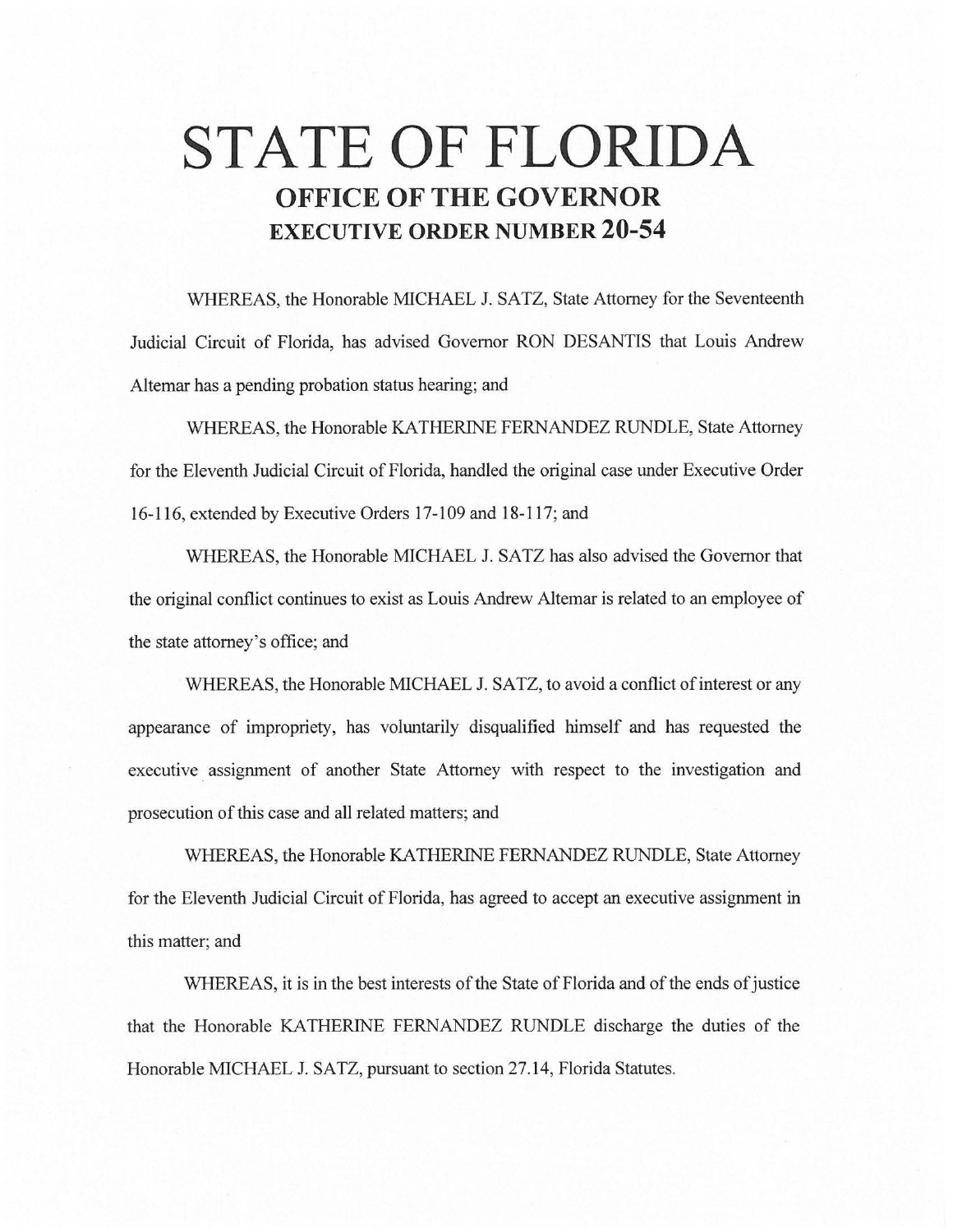NOW, THEREFORE, I, RON DESANTIS, Governor of Florida, in obedience to my solemn constitutional duty to "take care that the laws be faithfully executed," and pursuant to the Constitution and laws of the State of Florida, issue the following Executive Order, effective immediately:

## Section 1.

The Honorable KATHERINE FERNANDEZ RUNDLE, State Attorney for the Eleventh Judicial Circuit of Florida, referred to as the "Assigned State Attorney," is assigned to discharge the duties of the Honorable MICHAEL J. SATZ, State Attorney for the Seventeenth Judicial Circuit of Florida, as they relate to the investigation, prosecution, and all matters related to Louis Andrew Altemar.

### Section 2.

The Assigned State Attorney or one or more Assistant State Attorneys and Investigators, who have been designated by the Assigned State Attorney, shall proceed immediately to the Seventeenth Judicial Circuit of Florida, and are vested with the authority to perform the duties prescribed herein.

### Section 3.

All residents of the Seventeenth Judicial Circuit are requested, and all public officials are directed, to cooperate and render whatever assistance is necessary to the Assigned State Attorney, so that justice may be served.

### Section 4.

The period of this Executive Assignment shall be for one (1) year, to and including March 12, 2021.